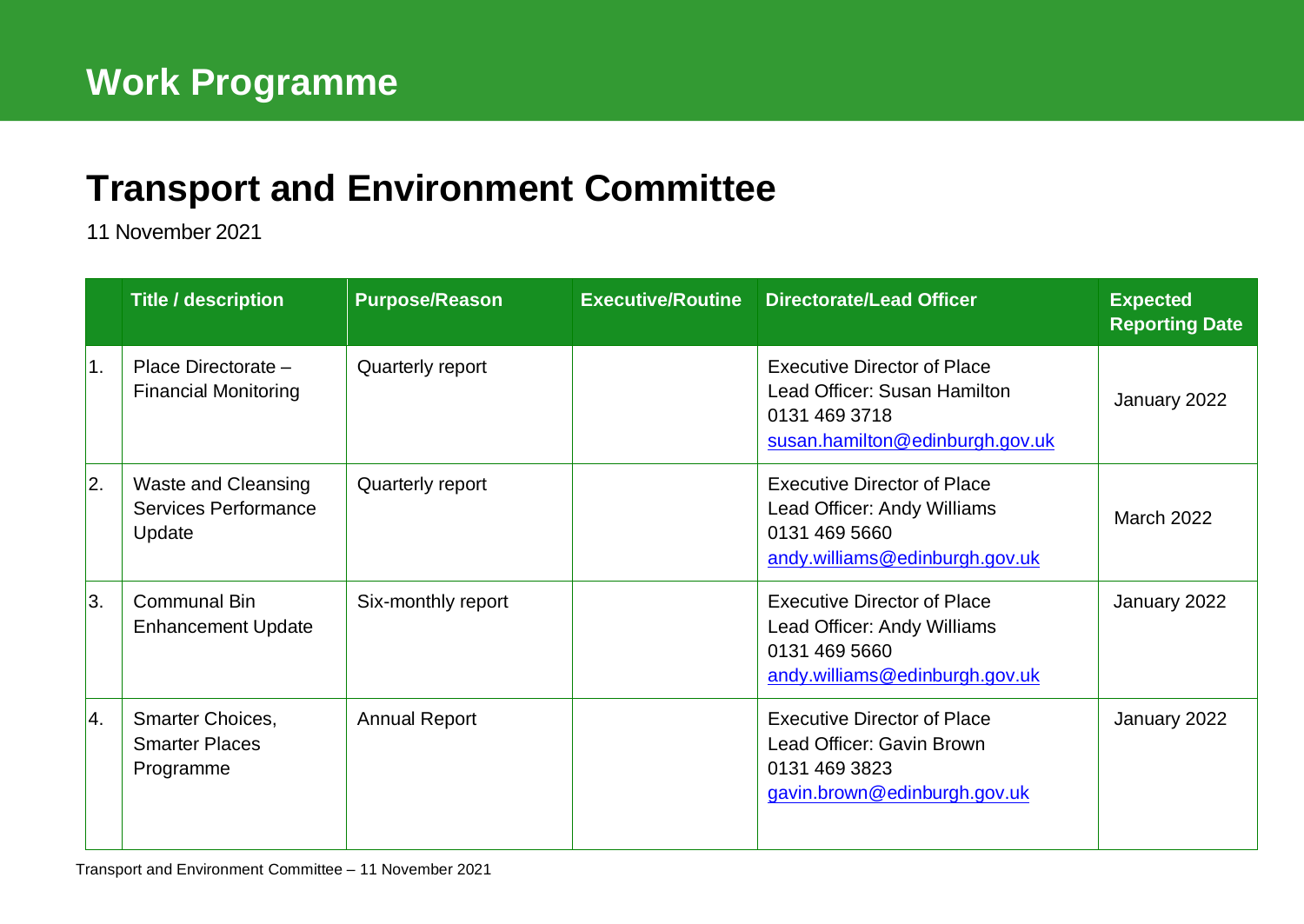| 5.            | <b>Transport Infrastructure</b><br>Investment - Capital<br><b>Delivery Priorities</b> | <b>Annual Report</b> | <b>Executive Director of Place</b><br>Lead Officer: Cliff Hutt, Service<br>Manager - Infrastructure<br>0131 469 3751<br>cliff.hutt@edinburgh.gov.uk | <b>March 2022</b> |
|---------------|---------------------------------------------------------------------------------------|----------------------|-----------------------------------------------------------------------------------------------------------------------------------------------------|-------------------|
| 6.            | <b>Public Utility Company</b><br>Performance and Road<br><b>Work Co-ordination</b>    | <b>Annual Report</b> | <b>Executive Director of Place</b><br>Lead Officer: Gavin Brown<br>0131 469 3823<br>gavin.brown@edinburgh.gov.uk                                    | November 2022     |
| 7.            | Annual Update on<br><b>Council Transport Arms</b><br>Length Companies                 | Annual report        | <b>Executive Director of Place</b><br>Lead Officer: Hannah Ross<br>0131 529 4810<br>hannah.ross@edinburgh.gov.uk                                    | January 2022      |
| 8.            | <b>Decriminalised Traffic</b><br>and Parking<br><b>Enforcement Update</b>             | <b>Annual Report</b> | <b>Executive Director of Place</b><br>Lead Officer: Gavin Brown<br>0131 469 3823<br>gavin.brown@edinburgh.gov.uk                                    | January 2022      |
| <sup>9.</sup> | 2020 Air Quality Annual<br>Report                                                     | <b>Annual Report</b> | <b>Executive Director of Place</b><br>Lead Officer:<br>0131                                                                                         | January 2022      |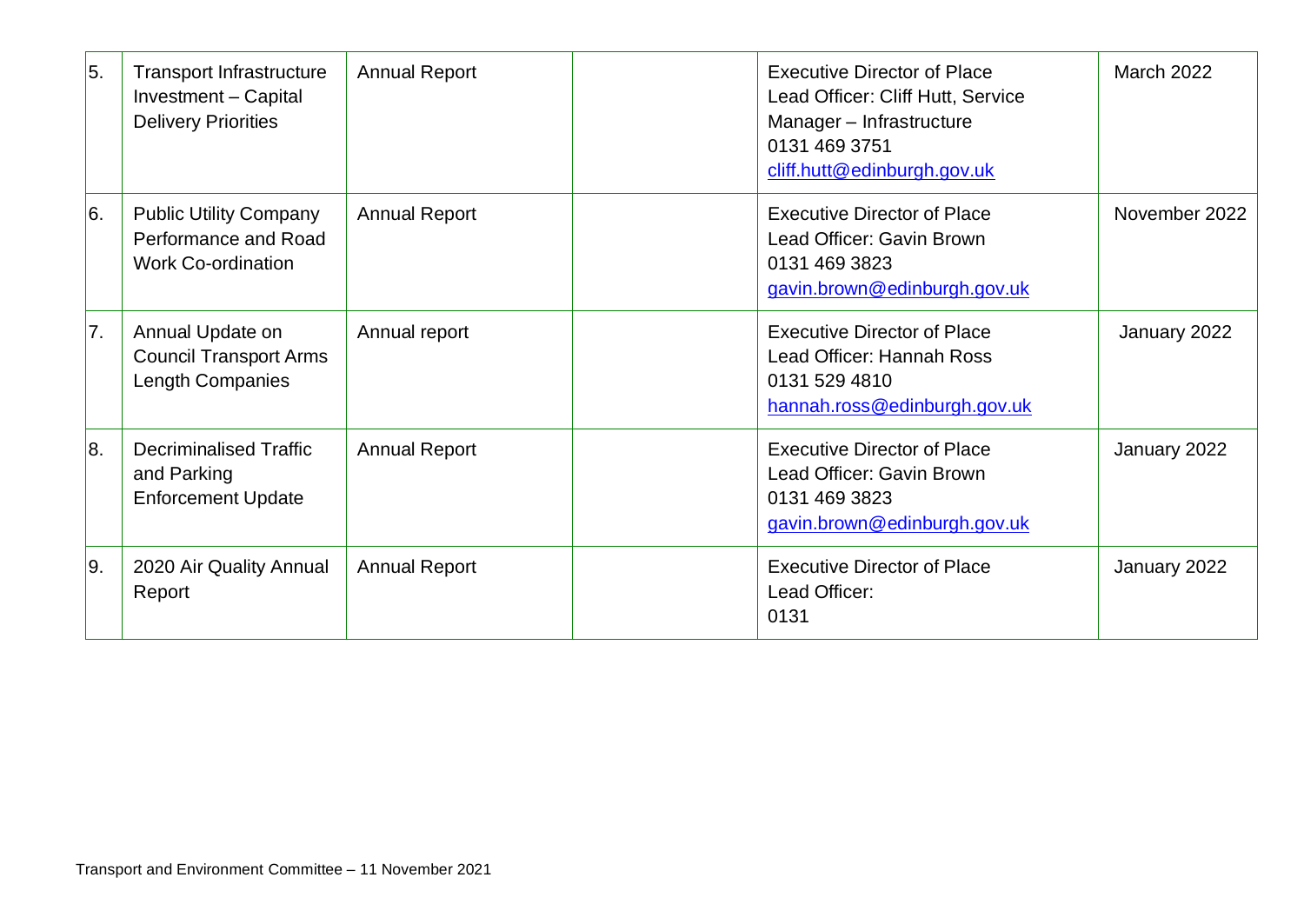## **Transport and Environment Committee Upcoming Reports Appendix 1**

| <b>Report Title</b>                                                                                                 | <b>Directorate</b> | <b>Lead Officer</b>    |
|---------------------------------------------------------------------------------------------------------------------|--------------------|------------------------|
| <b>27 January 2021</b>                                                                                              |                    |                        |
| Drainage                                                                                                            | Place              | ?                      |
| Progress Report on the 'Vision for Water Management' and 'Edinburgh's Sustainable Rainwater<br>Management Guidance' | Place              | Julie Waldron          |
| <b>Scottish Water Presentation</b>                                                                                  | Place              | <b>Gareth Barwell</b>  |
| <b>Marchmont to Blackford TRO</b>                                                                                   | Place              | <b>Bryan Mackie</b>    |
| <b>Public Transport Priority Action Plan</b>                                                                        | Place              | Daisy Narayanan        |
| Corstorphine Connections ETRO process update                                                                        | Place              | Miles Wilkinson        |
| Leith Connections TRO/ETRO process update                                                                           | Place              | <b>Miles Wilkinson</b> |
| <b>Objections - Low Traffic Neighbourhood</b>                                                                       | Place              | ?                      |
| Petition for Elm Row                                                                                                | Place              | Gavin Brown            |
| St James Quarter - Growth Accelerator Progress                                                                      | Place              | David Coper            |